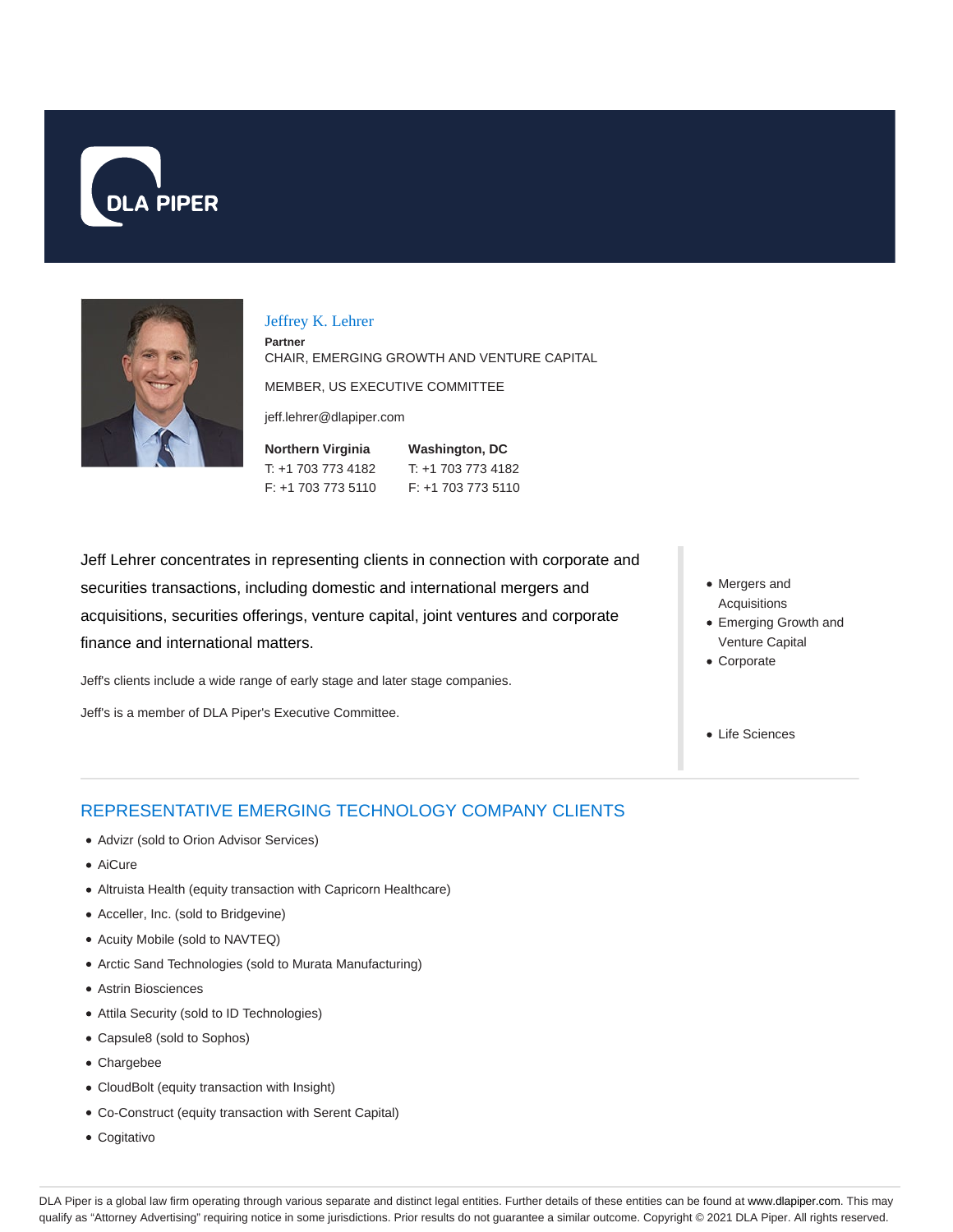- Collaborative Solutions (sold to Cognizant, NASDAK: "CTSH")
- Condaptive (sold to Millennial Media, NYSE: "MM")
- Crafter
- CVCA Cardiac Care for Pets
- CyberSecure
- Daily Caller
- Device Magic
- DH Enterprise (sold to Synova Capital)
- DocAsap
- DoublePositive Marketing Group (sold to Output Services Group)
- Dynex Technologies
- Edge Hosting (sold to Data Bank)
- Encellium (sold to Siemens, NYSE: "SI")
- ERA Systems Corporation (sold to SRA International, NYSE: SRX)
- Expedition Technology
- EverFi (sold to Blackbaud, NASDAQ: "BLKB")
- FactoryFour (sold to Xometry, NASDAQ: "XMTR")
- FedBid (sold to Compusearch)
- FortiusOne (sold to Esri)
- FranConnect (equity transaction with Serent Capital)
- GoCanvas (sold to K1)
- Gravy
- hCentive (sold to Optum, a part of UnitedHealth Group, NYSE: "UNH")
- HSP Group
- High Street Partners (HSP) (sold to Nair)
- ID Agent (sold to Kaseya)
- $\bullet$  Ideeli (sold to Groupon, NASDAQ: "GRPN")
- Infinitive
- Informous (f/k/a Three Stage Media and BDMetrics)
- Jetdoc
- Karsun Solutions
- Katapult (NASDAQ: "KPLT")
- Kiswe
- Library Services Solutions
- Lucidiom (sold to Nuritsu)
- Mathison
- Maxion Technologies (sold to Physical Sciences, Inc.)
- MediaGlu (sold to AppNexus)
- Millennial Media (NYSE: "MM") (sold to AOL)
- Mobile Posse (sold to Digital Turbine, NASDAQ: "APPS")
- Moodlerooms (sold to Blackboard, NASDAQ: "BBBB")
- NanoScale (f/k/a AnyPresence ) (sold to TIBCO)
- Newlans (sold to confidential Buyer)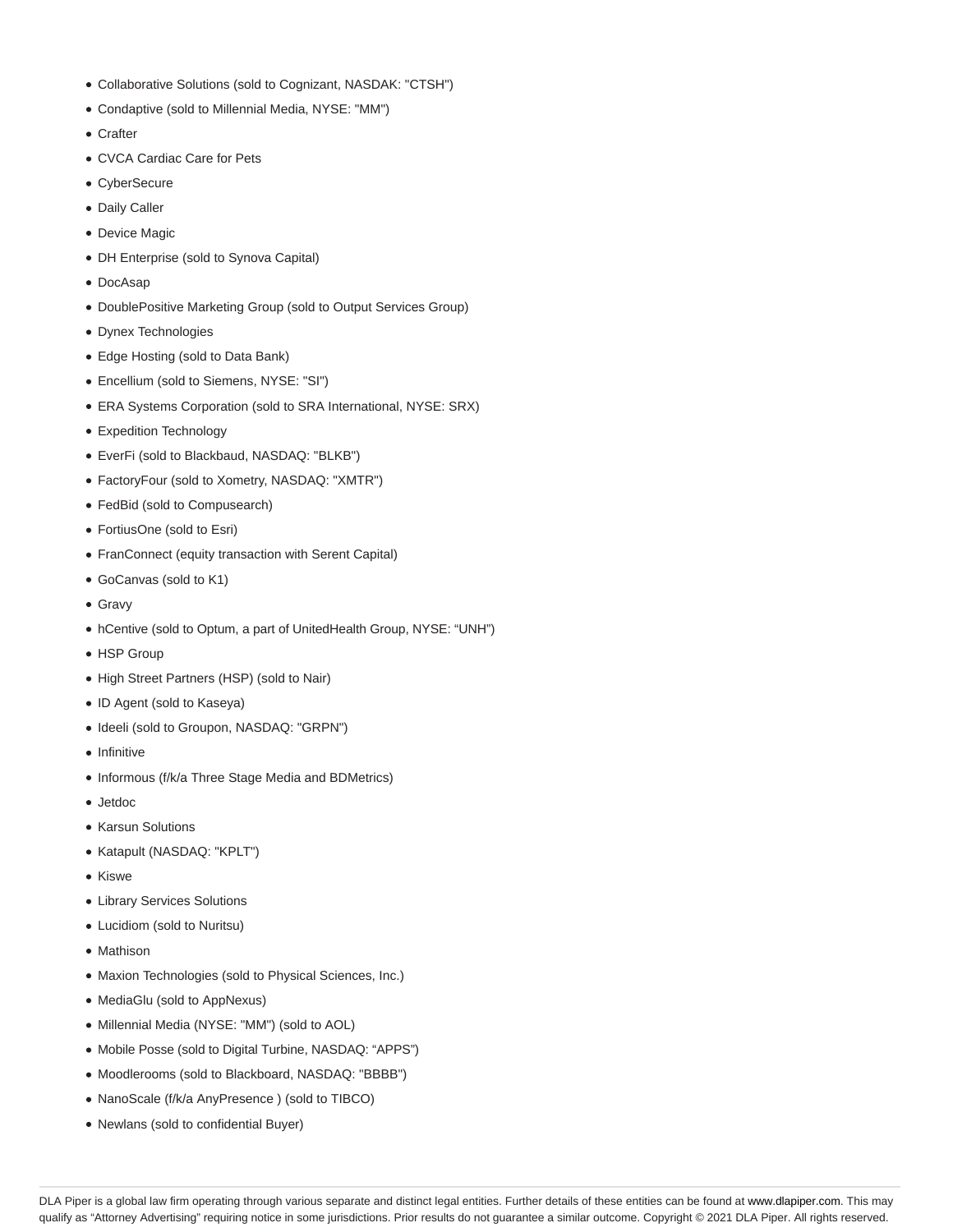- Nextility (f/k/a Skyline Innovations)
- Opower (NYSE: "OPWR," sold to Oracle)
- Optimal Dynamics
- Orbis Technologies
- OrderUp (sold to Groupon, Nasdaq: "GRPN")
- PatchMD
- Peak Dental Solutions (sold to Varsity Healthcare Partners)
- PerformYard
- Platform Logic (sold to Symantec, Nasdaq: SYMC)
- Pollfish
- Porter Road
- PowerPrecise (sold to Texas Instruments, NYSE: TXN)
- Privia Health (transaction with an affiliate of Goldman Sachs)
- ProVox (sold to Atirix Medical Systems)
- Public Relay
- Quantum Circuits
- Recommended Reading (a/k/a MIXX) (sold to UberMedia)
- Refirm Labs (sold to Microsoft; NASDAQ: "MSFT")
- Regent Education
- Return Solutions
- Revolution Cooking
- Rivet Logic (sold to VariQ)
- Salsa Labs (equity transaction with Accel-KKR)
- ScaleMatters
- SemaConnect
- SeniorChecked (sold to N.E.W. Customer Service Corporation)
- Sidecar (sold to Quantile)
- Silent Circle (equity transaction with Data Tribe)
- SmartButton (sold to Aimia, Toronto Exchange: "AIM")
- SparkPost (sold to MessageBird)
- SPARTA (sold to Westec)
- Spectrum K12 School Solutions (sold to Scantron)
- Star Pharmaceuticals (sold to Esprit Pharma)
- STAQ (sold to Operative)
- SwingAI
- Technomile
- Tectura
- Thinkful (sold to Chegg, NYSE: "CHGG")
- ThreatSim (Sold to Wombat)
- TidWit
- Tenebril (sold to Process Software)
- Traffiq (sold to Talus Holdings)
- Trusted Health Plan (sold to CareFirst BlueCross BlueShield)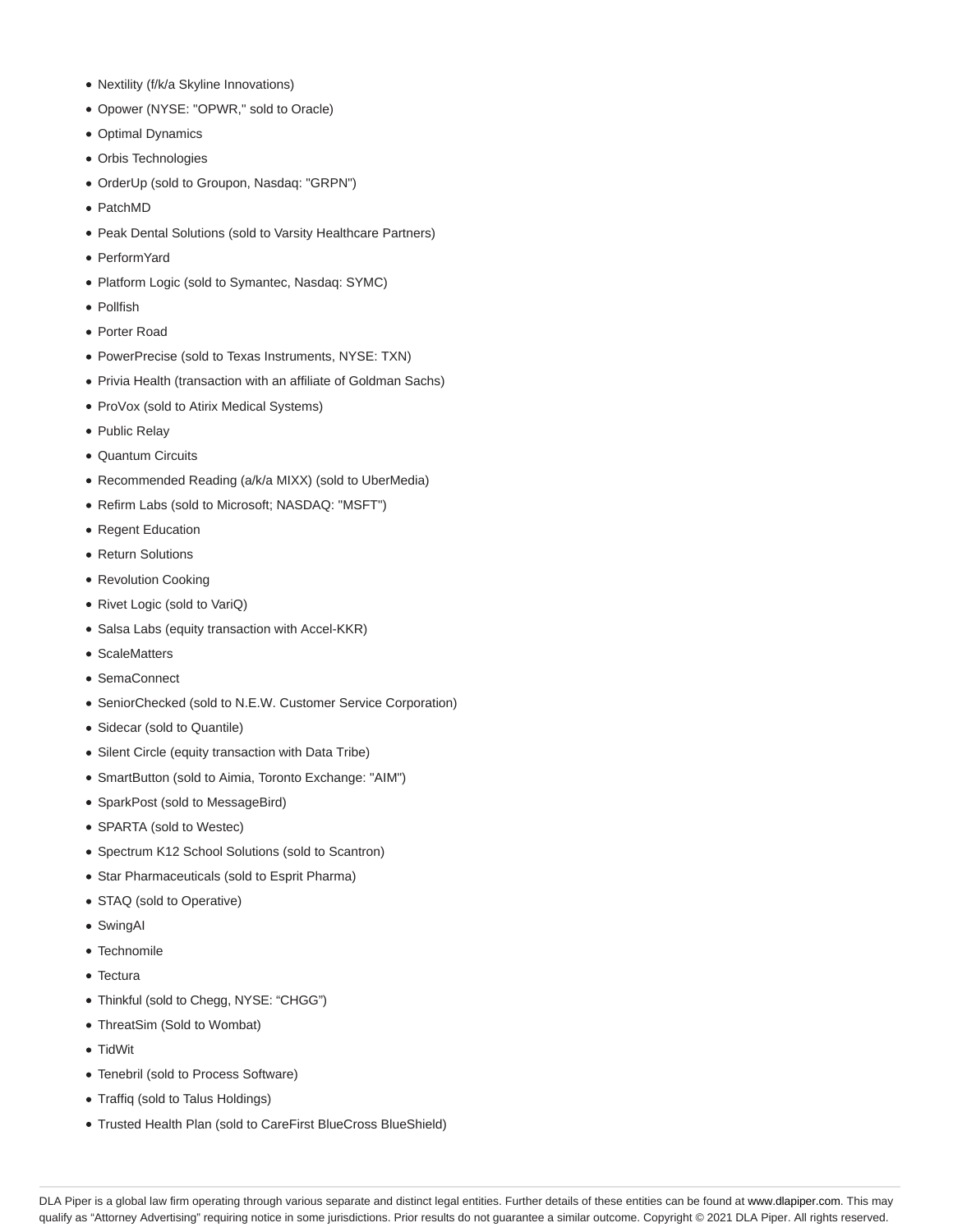- Underline
- Venga (sold to Open Table/Booking Holdings, NASDAQ: "BKNG")
- WeddingWire (equity transaction with Permira)
- Whitebox
- Zoomdata (sold to Logi Analytics)

## REPRESENTATIVE VENTURE CAPITAL FIRM AND CORPORATE VENTURE CLIENTS

- Andreesen Horowitz
- Ardent
- Arsenal Venture Partners
- BMW North America
- Boulder Ventures
- Chrysallis Ventures
- CNF Investments (Clark Enterprises)
- Columbia Capital
- Core Capital Partners
- Delta-v
- Edison
- Fintech Collective
- Grotech
- Harbert Venture Partners
- Hertz
- Intersouth
- Morgan Noble
- Kaplan Ventures
- Kinetic Ventures
- Lavrock
- New Atlantic Ventures (NAV)
- New Enterprise Associates (NEA)
- New Markets Growth Fund
- North Hill Ventures
- Novak Biddle Venture Partners
- OnPoint Ventures
- Osage Ventures
- Paladin Capital Management
- Passport Capital
- Questa
- RedShift (f/k/a SpaceVest)
- Rethink Impact
- Route 66 Ventures
- Safeguard Scientifics
- Santander
- Savano Capital
- Sierra Ventures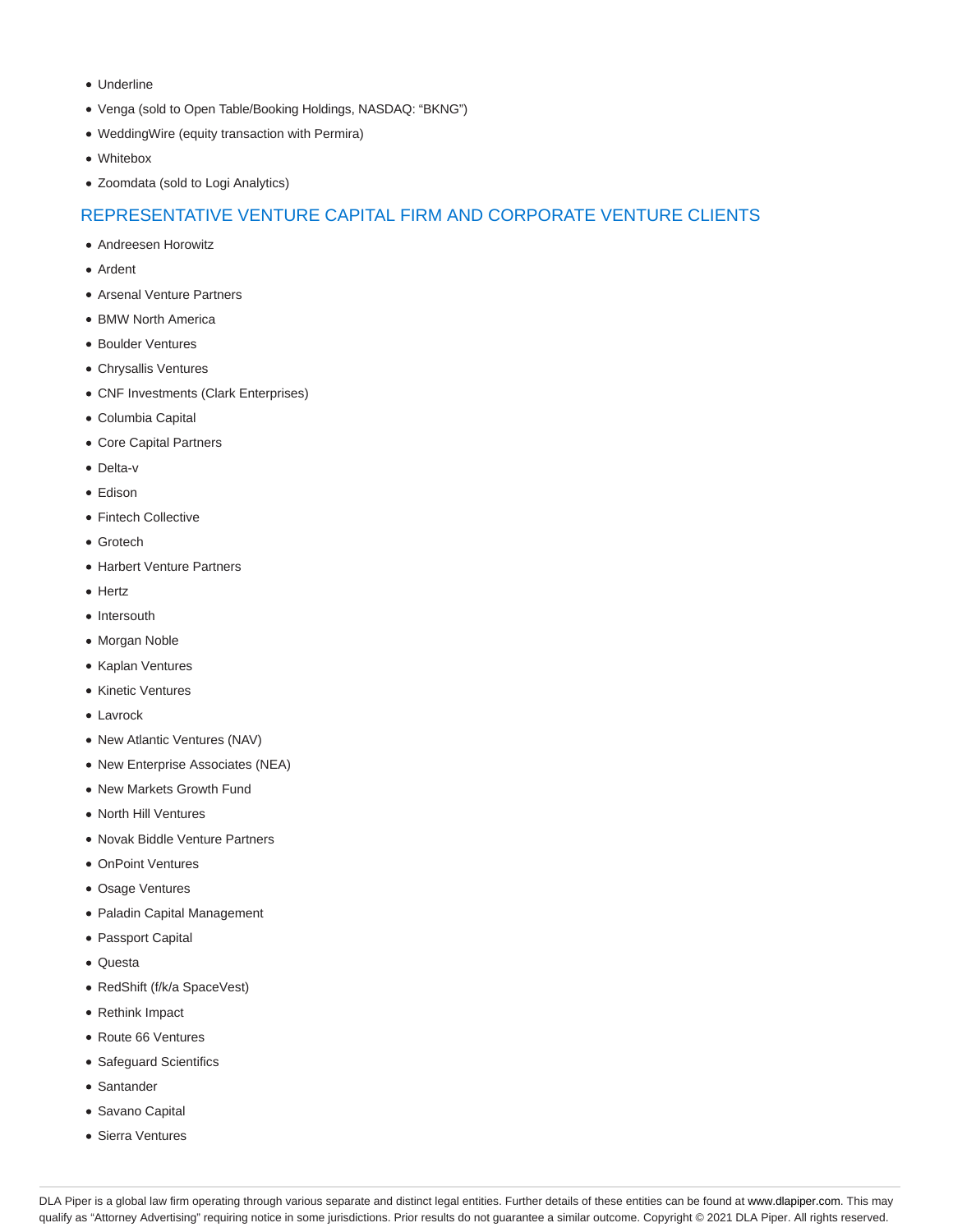- SWaN & Legend Ventures
- Tribeca Venture Partners (f/k/a Greenhill SAVP)
- Updata
- USAA
- Valhalla Partners

# **CREDENTIALS**

#### Admissions

- District of Columbia
- Virginia

# **Recognitions**

- Chambers USA
	- o Band 1, Northern Virginia Corporate/M&A (2012-2022)
	- o Band 3, Nationwide Investment Funds: Venture Capital (2013-2014)
- The Legal 500 United States o Recommended, Venture Capital & Emerging Companies (2012-2022)
- Named a "Leader in Law" by Virginia Lawyers Weekly
- Washington Smart CEO has recognized Jeff as a member of the Greater Washington Legal Elite
- Recognized by Virginia Super Lawyers

## **Education**

- J.D., University of Virginia 1996 Margaret G. Hyde Award Student Bar Association, President
- B.A., Rutgers University 1993 high honors

# Civic and Charitable

- Former Board Member, TIE, Washington
- Former Board Member, Greater DC Cares
- Rutgers University Board of Trustees, First-Ever Full Voting Student Member, 1991 1997

#### INSIGHTS

#### **Events**

#### **SEMINARS**

- CFP & Founders Forum, "State of the US Venture and IPO Markets"
- NVTC Private Equity Committee, "State of the Venture Capital Market"
- NVTC Private Equity Committee, "Where are all the Angel Investors?"